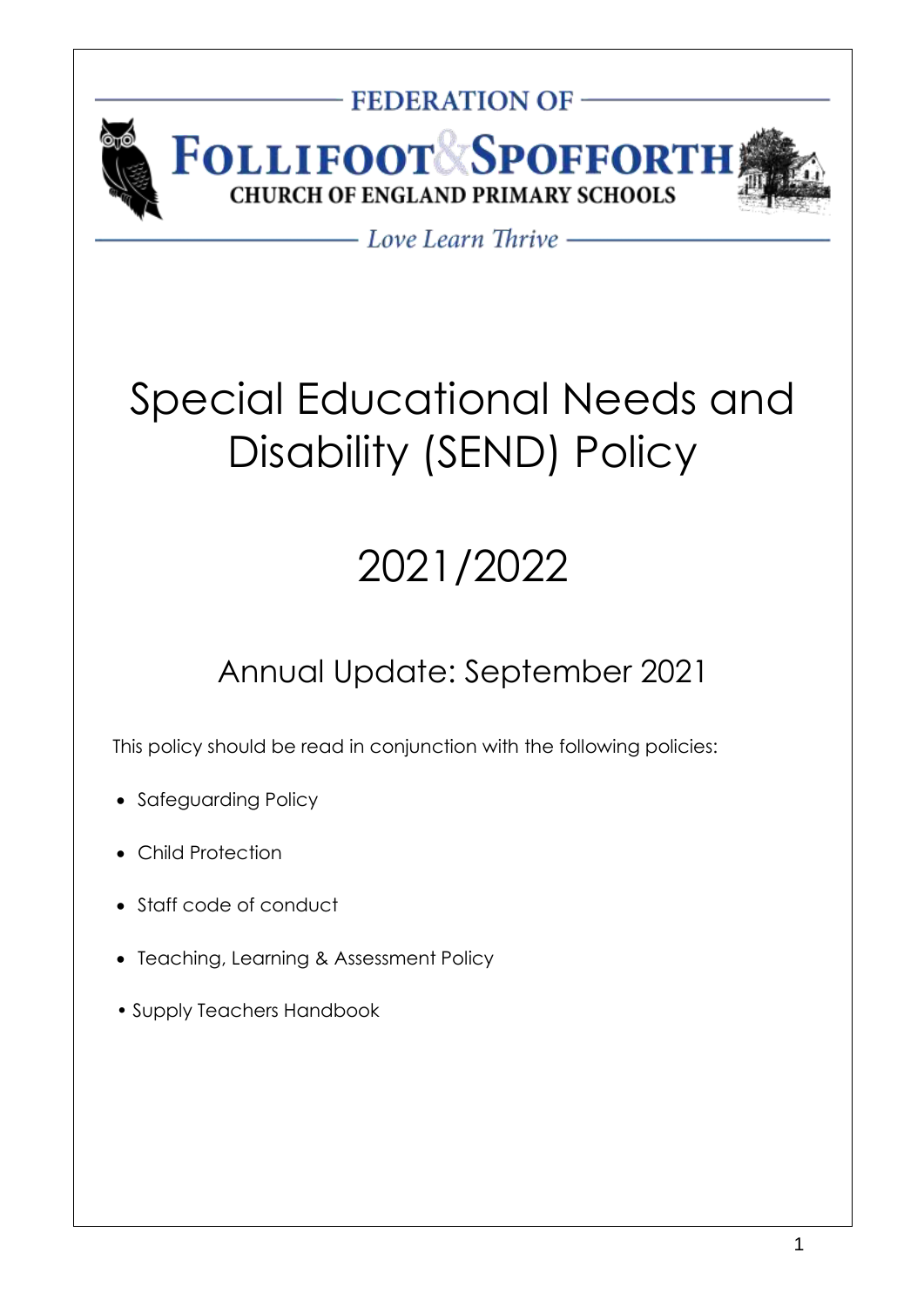# **Vision**

# **At the Federation of Follifoot & Spofforth CE Primary Schools our vision is that everyone will; LOVE, LEARN & THRIVE.**

# **LOVE**

We nurture each individual, build positive relationships with everyone and value their uniqueness.

## **LEARN**

We inspire children to have a lifelong love of learning. They develop wisdom, knowledge and skills and become fluent learners.

# **THRIVE**

We develop children socially, emotionally, physically and spiritually, helping them to be the best versions of themselves preparing them well for their futures in a diverse world.

# **Our vision translates directly into this policy;**

We are committed to providing an excellent education for **all our children**, regardless of need.

We are committed to ensuring through the curriculum and enrichment that:

- Everyone has access to the National Curriculum.
- Everyone has access to all school activities, including trips, residentials and after school activities.
- All children with SEND are fully included in all school activities in order to promote the highest levels of achievement.
- We help all children achieve to the best of their abilities, despite any difficulty or disability they may have.

We will:

- Identify at the earliest opportunity, all children that need special consideration to support their needs (whether these are educational, social, physical or emotional).
- Make suitable provision for children with SEND to fully develop their abilities, interests and aptitudes and gain maximum access to the curriculum.
- Work in partnership with parents/ carers, children and relevant external agencies in order to provide for children's special educational needs and disabilities.

We have a clear vision and principles in place to support our children overcome their barriers to learning and through effective planning we support every child to flourish academically, socially and emotionally and to experience success.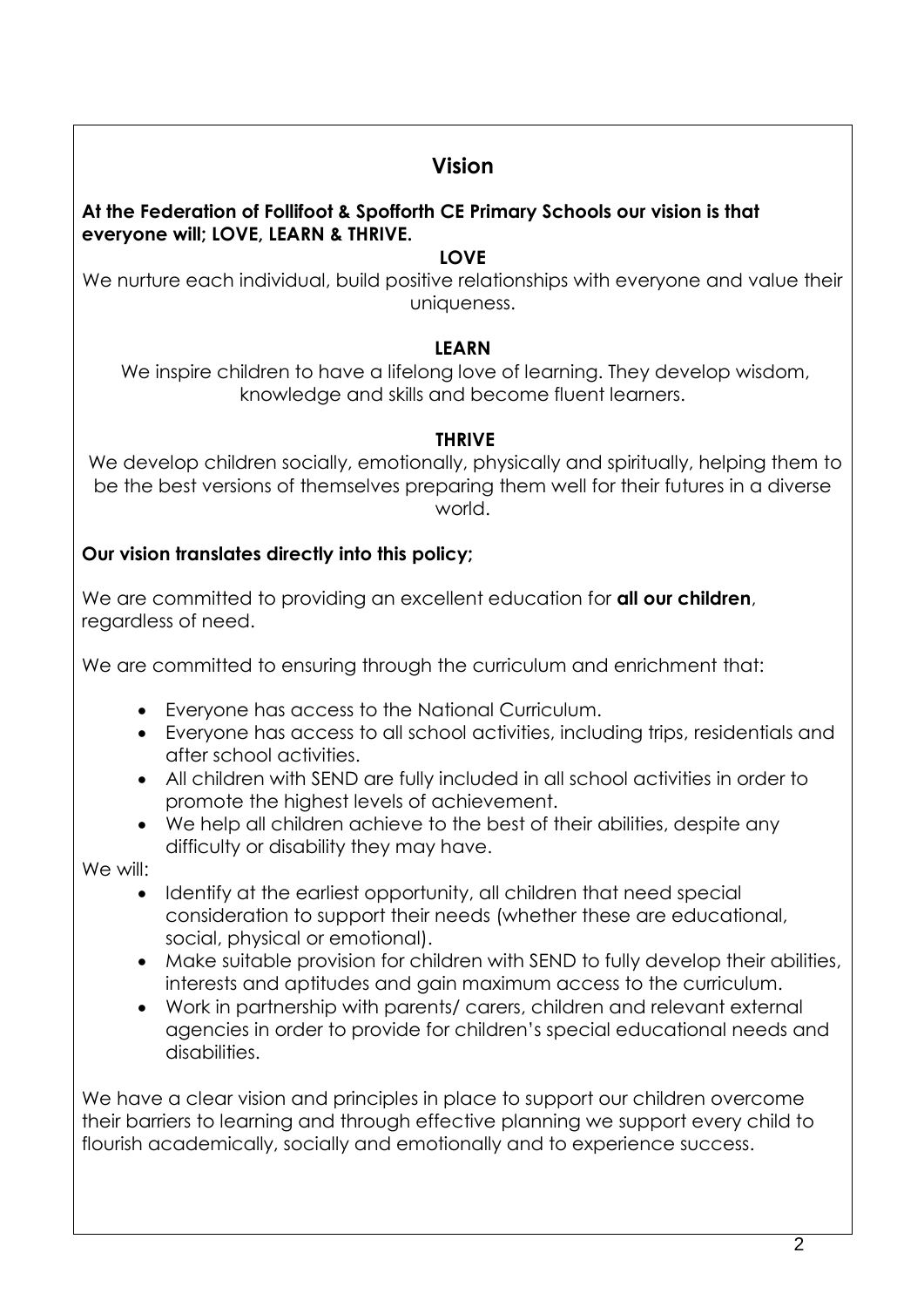# **Follifoot Spofforth Federation**

# **Special Educational Needs and Disability (SEND) Policy Update September 2021**

The **Follifoot Spofforth Federation** are inclusive schools which believe that all children have an equal right to a full and rounded education which will enable them to reach their full potential. Children with SEN are educated alongside their peers in a mainstream inclusive setting where teachers make adjustments to their teaching in order to remove any barriers to learning and maximise the learning of all.

All children are encouraged to develop independent learning skills in a supportive environment and teachers recognise all children's learning differences and needs. We aim to provide every child with access to a broad and balanced education based on the National Curriculum and in line with the standards specified by the SEND Code of Practice (2014).

The person responsible for the coordination of SEN provision and the day to day implementation of the SEN policy for the **Follifoot Spofforth Federation** is Mrs Zara Chantler.

This policy should be read in conjunction with the following school policies: Child Protection Policy, Behaviour Policy, Equalities Policy, Complaints Policy, Accessibility Plan.

### **Aims**

Our SEND policy and information report aims to:

- Set out how the **Follifoot Spofforth Federation** will support and make provision for pupils with special educational needs (SEN).
- Explain the roles and responsibilities of everyone involved in providing for children with SEN.

### **Legislation and guidance**

This policy and information report is based on the statutory Special Educational Needs and Disability (SEND) Code of Practice and the following legislation:

- a) Part 3 of the Children and Families Act 2014, which sets out schools' responsibilities for pupils with SEN and disabilities.
- b) The Special Educational Needs and Disability Regulations 2014, which set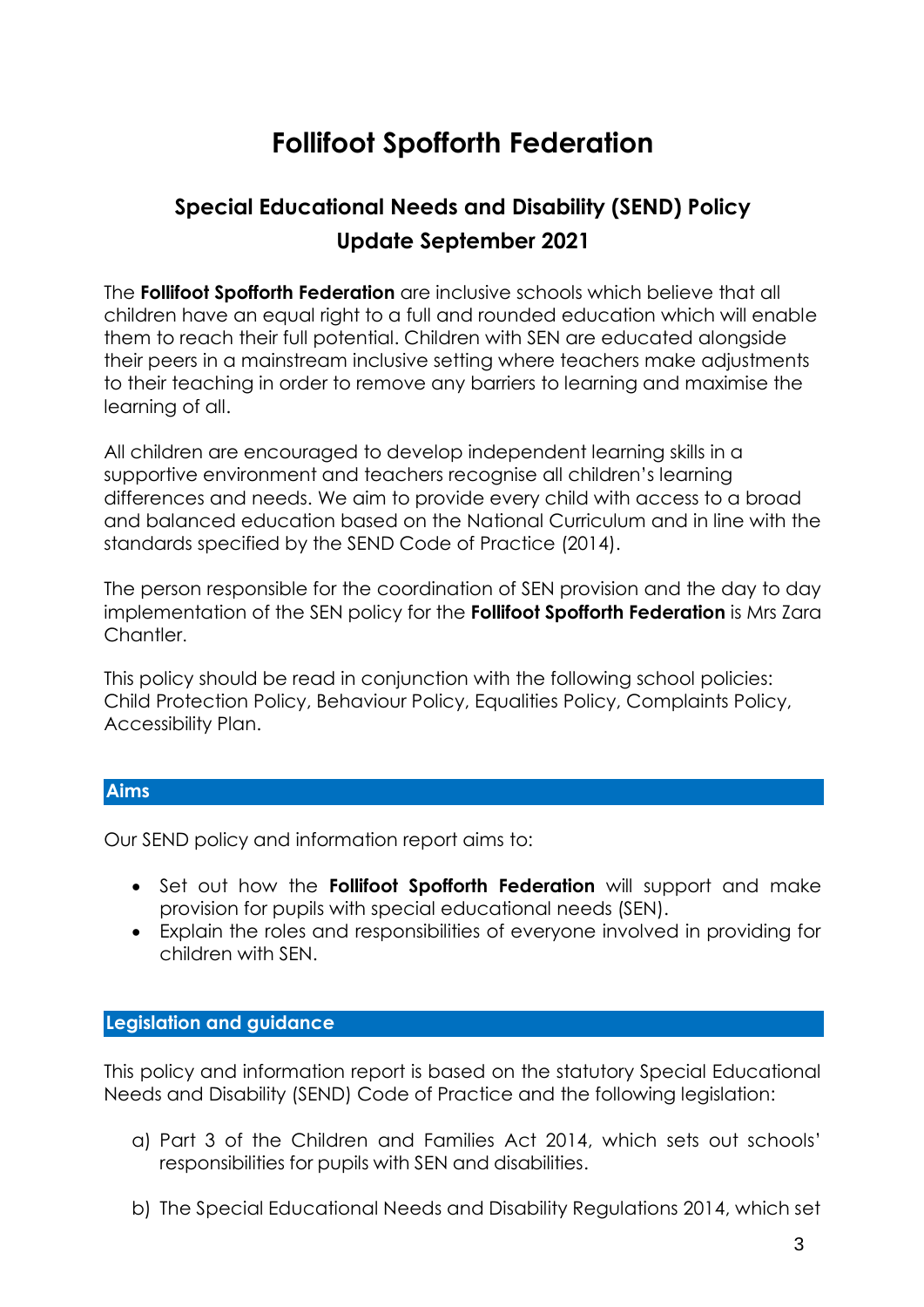out schools'responsibilities for education, health and care (EHC) plans, SENcoordinators (SENCOs) and the SEN information report.

### **Definition of Special Educational Needs (SEN) taken from Section 20 of the Children and Families Act 2014**

A child or young person has SEN if they have a learning difficulty or disability which calls for special educational provision to be made for them. A child of compulsory school age or a young person has a learning difficulty or disability if they:

- a) have a significantly greater difficulty in learning than the majority of others of the same age; or
- b) have a disability which prevents or hinders them from making use of educational facilities of a kind generally provided for others of the same age in mainstream schools or mainstream post-16 institutions.

A child under compulsory school age has special educational needs if they fall within the definition at (a) or (b) above or would do so if special educational provision was not made for them.

Children must not be regarded as having a learning difficulty solely because the language or form of language of their home is different from the language in which they will be taught.

Across all subjects, we ensure that the **Follifoot Spofforth Federation** meet the needs of every child, taking account of gender, culture, religion, language, sexual orientation, age, ability, disability and social circumstances. It is important that we meet the diverse needs of children to ensure inclusion for all learners and that all children are prepared for full participation in a multi- ethnic society.

#### **Our Objectives**

- a. Identify the learning needs of children as early as possible using information gathered from parent/carers, teachers, early years' settings and external agencies.
- b. Remove barriers to learning and ensure that all children have access to the National Curriculum, by creating a learning environment where all children can achieve their full potential.
- c. Make appropriate provision using the graduated approach to SEN, which incorporates the expectations of the SEND Code of Practice 2014. This includes ensuring that the inclusive strategies and additional provision made is effective. This is achieved through close monitoring to ensure that all children's needs are being met and making adjustments as necessary.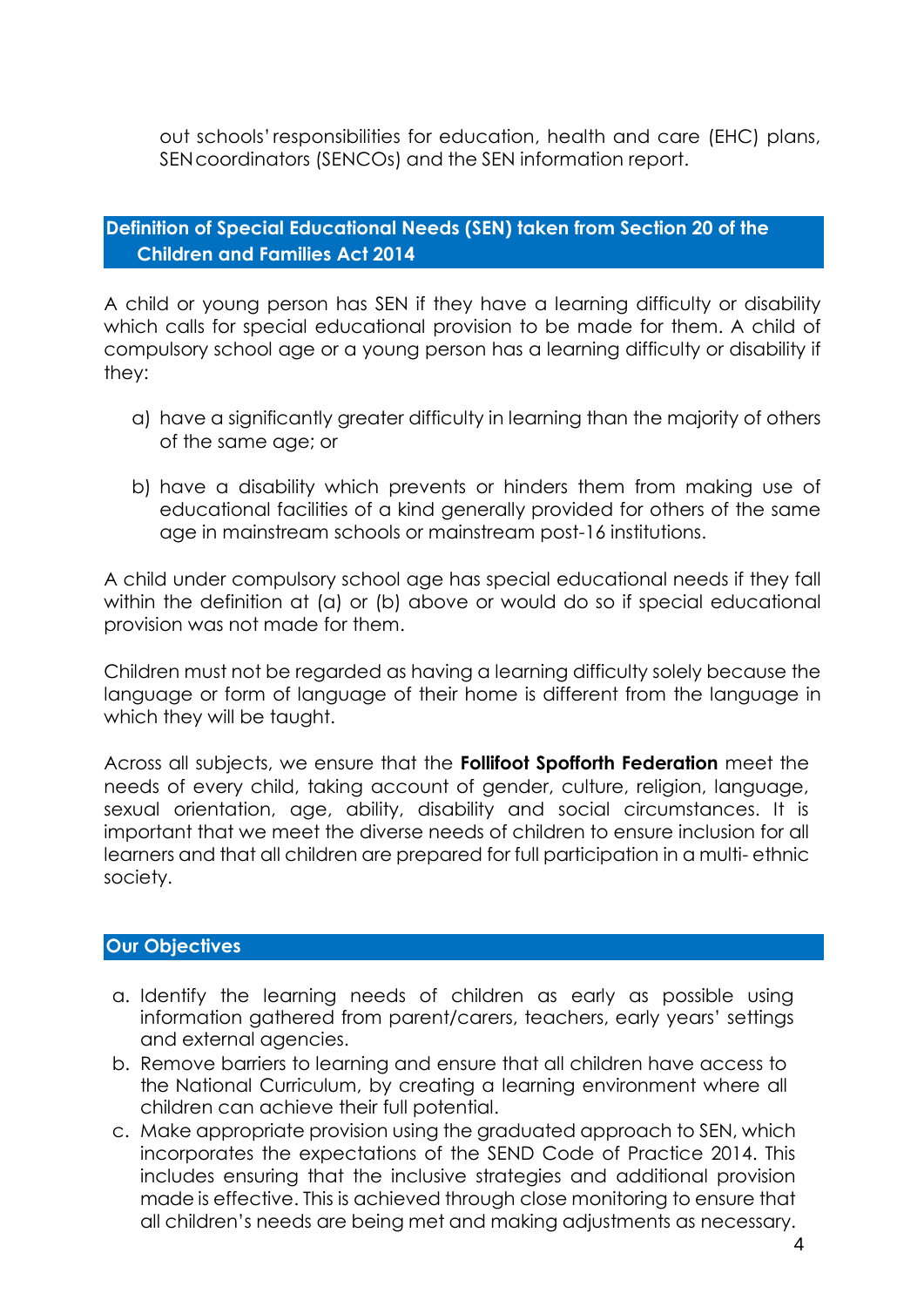- d. Carry out additional assessment where necessary to enable the development of effective strategies for support.
- e. Ensure that all staff understand how the responsibilities for SEN are shared in the school.
- f. Work with parents to gain a better understanding of a child's needs, to involve them in their child's education and to enable them to understand the procedures and practices that exist in relation to SEN.
- g. Provide parents of children with SEN with regular feedback on their child's progress and include them in the process of developing appropriate provision.
- h. Work with outside agencies when the children's needs cannot be met by the school alone.
- i. Share with the community the outcomes of the SEN policy.
- j. Ensure that all staff have relevant training and information about SEN.
- k. Ensure that SEN policy is linked to the School Development Plan and budget setting process.
- l. Ensure that all school policies are consistent with the aims of the SEN policy.
- m. Create a school environment where all children feel valued, safe and are able to take the risks needed for effective learning. This includes encouraging relationships with adults in school where children feel safe to voice their opinions of their own needs to members of staff. Progress of all children are carefully monitored.

#### **Roles and Responsibilities**

The person responsible for the co-ordination of SEN Provision and the day to day implementation of the SEN policy is Mrs Zara Chantler. z.chantler@spofforth.n-yorks.sch.uk

#### **The Special Educational Needs Coordinator (SENCO)**

The SENCO (Mrs Zara Chantler):

- Works with the headteacher and SEN governor to determine the strategic development of the SEN policy and provision in the school.
- Has day-to-day responsibility for the operation of this SEN policy and the co- ordination of specific provision made to support individual children with SEN, including those who have Education Health Care Plans (EHCP's).
- Provides professional guidance to colleagues and work with staff, parents, and other agencies to ensure that children with SEN receive appropriate support and high-quality teaching.
- Contributes to staff INSET
- Provides advice on the graduated approach to providing SEN support.
- Provides advice on the deployment of resources to meet children's needs effectively.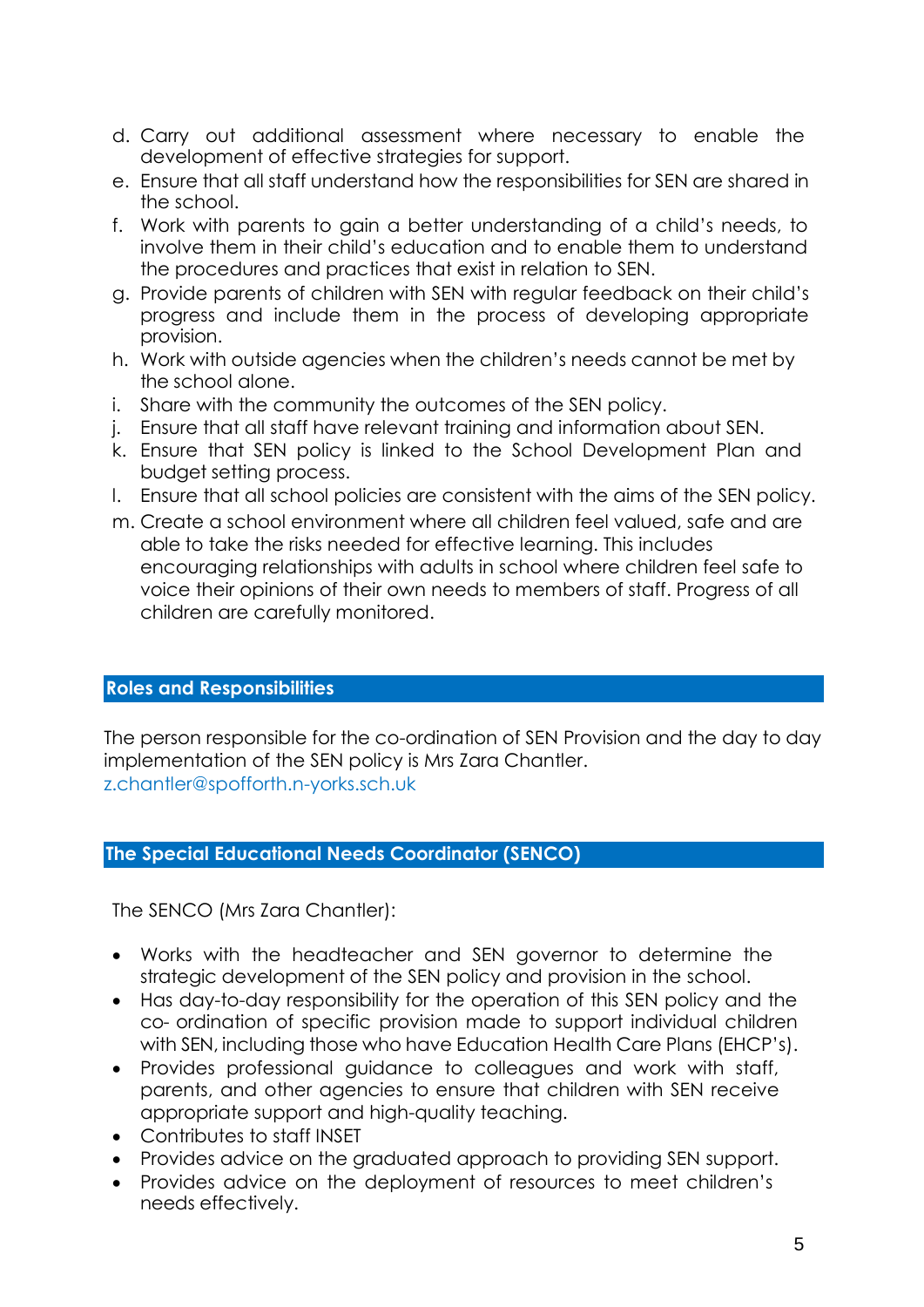- Is the point of contact for external agencies, especially the local authority and its support services.
- Liaises with potential next providers of education to ensure children and their parents are informed about options and a smooth transition is planned.
- Works with the headteacher and governing board to ensure that the school meets its responsibilities under the Equality Act 2010 with regard to reasonable adjustments and access arrangements.
- Ensures the school keeps the records of all children with SEN up to date.
- Arranges Annual Review meetings for children with Education, Health and Care Plans.

#### **Class Teachers**

All teachers within the **Follifoot Spofforth Federation** are teachers of children with special educational needs and they are responsible for the progress and provision of all children in their class.

It is the responsibility of all staff to:

- recognise that each child at **Follifoot Spofforth Federation** is special;
- recognise that each child will have their own individual strengths:
- recognise and nurture the talents of each child.

Each class teacher is responsible for:

- The progress and development of every child in their class.
- Working closely with any teaching assistants or specialist staff to plan and assess the impact of support and interventions and how they can be linked to classroom teaching.
- Working with the SENCO to review each child's progress and development and decide on any changes to provision.
- Ensuring they follow this SEN policy.

### **Teacher's Standards' (Relevant Sections)**

- Set goals that stretch and challenge pupils of **all** backgrounds, **abilities** and dispositions
- **Adapt teaching to respond to the strengths and needs of all pupils,** know when and how to differentiate appropriately, using approaches which enable pupils to be taught effectively
- Have a **clear understanding of the needs of all** pupils, including those with **special educational needs;** those of high ability; those with English as an additional language; those with disabilities; and be able to **use and evaluate distinctive teaching approaches to engage and support** them.
- Teachers must have proper and professional regard for the ethos, policies and practices of the school in which they teach and maintain high standards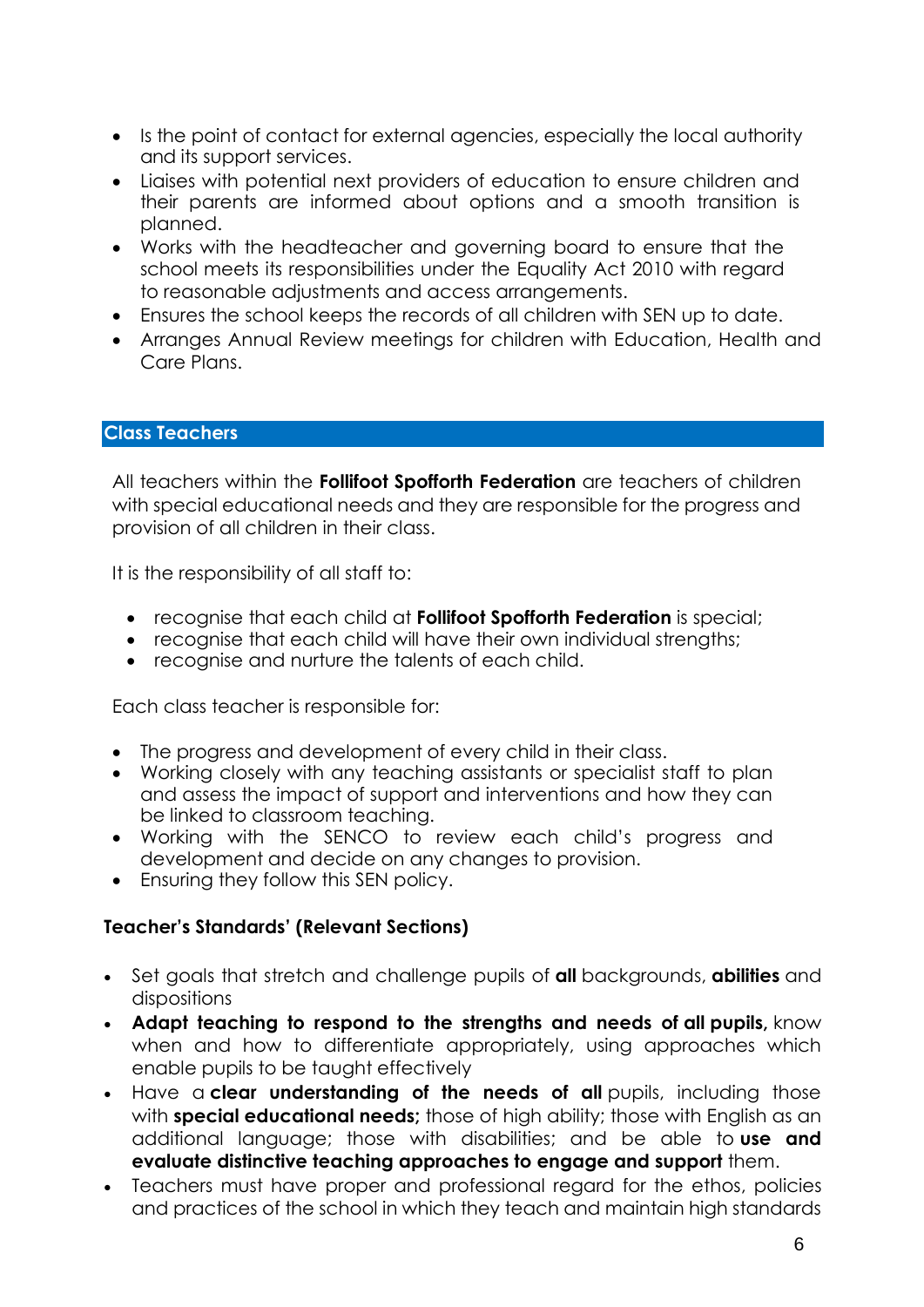in their own attendance and punctuality.

• Teachers must have an understanding of, and always act within, the statutory frameworks which set out their professional duties and responsibilities.

### **Teaching Assistants**

- Teaching Assistants will support teachers in enabling children with SEND to have access to an appropriate curriculum.
- Teaching Assistants have an important part to play in promoting the inclusion and independence of all children.
- Teaching Assistants enable the Class Teacher to spend high quality time with vulnerable children and those with SEND.
- Teaching Assistants access daily liaison time with the Class Teacher for planning, preparation and discussion regarding effective deployment.

# **The Governing Body**

The governing body oversees special educational needs within its work and has specific oversight of the school's arrangements and provision for meeting special educational needs.

The governing body:

- Ensures the school fulfil their legal duties relating to the SEND Code of **Practice**
- Ensures that the school has suitable arrangements for consulting with parents.
- Ensures that the school is co-operating with the Local Authority in developing the Local Offer, and when the school is being named in an EHC plan.
- Ensures that arrangements are in place to support children with medical conditions.
- Ensures that the school publishes information about the arrangements for the admission of disabled children, the steps taken to ensure equal opportunities for disabled children, the facilities provided to assist access of disabled children, and their accessibility plans.

The SEN governor will:

- Help to raise awareness of SEN issues at governing board meetings.
- Monitor the quality and effectiveness of SEN and disability provision within the school and update the governing board on this.
- Work with the headteacher and SENCO to determine the strategic development of the SEN policy and provision in school.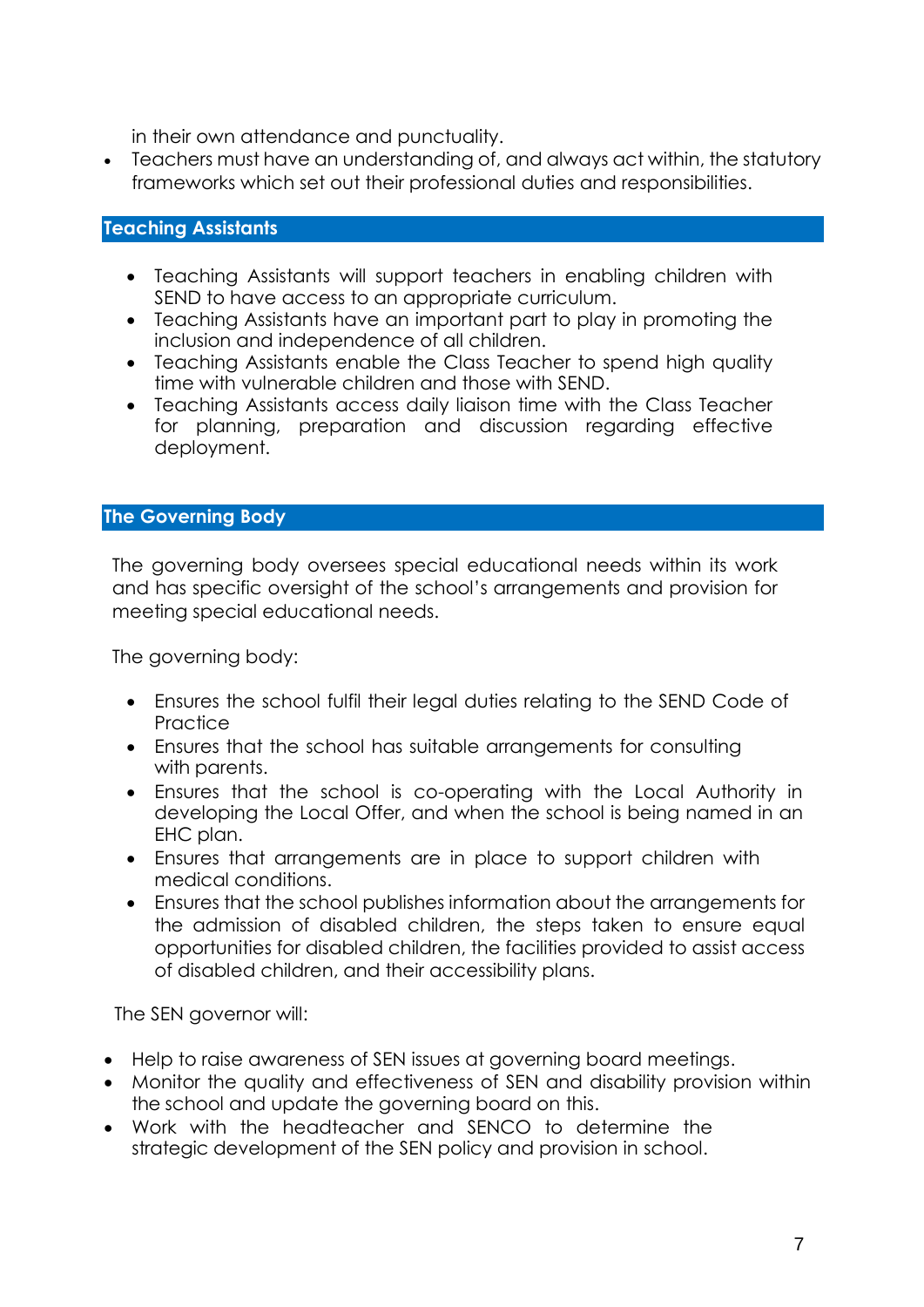#### **The Headteacher**

The headteacher will:

- Work with the SENCO and SEN governor to determine the strategic development of the SEN policy and provision in the school.
- Have overall responsibility for the provision and progress of learners with SEN and/or a disability.

#### **SEN Information**

The examples of SEN that are provided for across the **Follifoot Spofforth Federation**

The **Follifoot Spofforth Federation** currently provide additional and/or different provision for a range of needs, including:

- Communication and interaction, for example, autistic spectrum disorder, speech and language difficulties,
- Cognition and learning, for example, dyslexia, dyspraxia,
- Social, emotional and mental health difficulties, for example, attention deficit hyperactivity disorder (ADHD),
- Sensory and/or physical needs, for example, visual impairments, hearing impairments, processing difficulties,
- Moderate learning difficulties.

#### **Identifying and providing for children with SEN- The Graduated Approach**

The graduated approach recognises that there is a wide variation in terms of the needs of children with SEN and the range of provision available reflects this. It also ensures that children with SEN have been correctly identified.

The use of a graduated approach is underpinned by the SEN Code of Practice and uses a process known as Assess, Plan, Do, Review to respond to the needs of children experiencing difficulties at school. It is completed on a termly basis where appropriate and parents are closely involved in the process.

#### **Initial Concerns**

**Initial Concerns** about children who are not currently identified as SEN may arise from different sources including but not limited to:

- Teacher and staff observations,
- Pupil progress meetings and progress tracking,
- Parental concerns.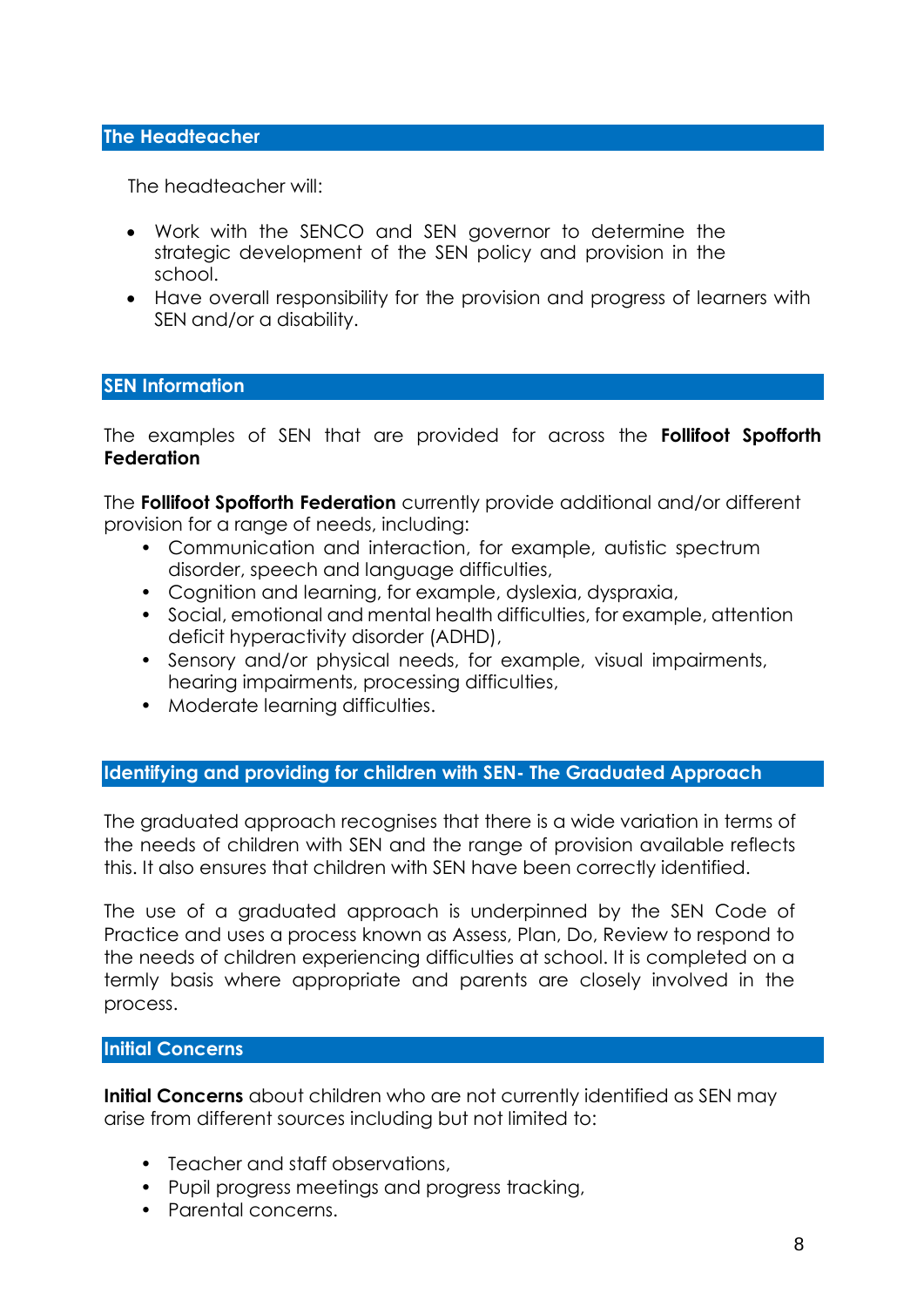**When initial** concerns are identified class teachers will:

- Begin to collate information obtained through observation, class assessments and checklists about how the child is learning to inform actions to address the concerns.
- Where a child appears behind expected levels, or where their progress gives cause for concern, teachers will observe and monitor the child's learning and talk to parents/carers and the child (as appropriate) to gather information.
- Discuss any concerns with parents and obtain their perspective on their child and discuss with them the approaches that can be adopted to address the difficulties through working together.
- Initially children will receive 'quality first teaching', targeting their learning needs and differentiated to meet their needs. Children will be monitored and the impact of strategies in place will be evaluated.
- The child is formally recorded by the school as being under observation on the class watch list due to concern by parent or teacher, but this does not place the child on the school's SEN register. Parents are given this information. It is recorded by the school as an aid to further progression and for future reference.

All teachers and support staff who work with the child will be made aware of their needs, the outcomes sought, the support provided, and any teaching strategies or approaches that are required. We will regularly review the effectiveness of the support and interventions and their impact on the child's progress.

If after the above, progress is at a satisfactory level, the current provision may continue, or the child may no longer be a cause for concern. When, despite high quality provision to address concerns, a child has failed to make progress after a term, the teacher may begin to involve the SENCO in developing support and provision for the pupil.

The SENCO will:

- Review the actions taken and the information gathered by the teacher in order to ensure the process has been robust.
- Discuss with the teacher additional approaches that may be helpful.
- Decide if additional diagnostic assessment would add to the information available.
- Use the additional information to inform a school decision about whether the child has Special Educational Needs.

The aim of formally identifying a child with SEND is to help school ensure that effective provision is put in place and so remove barriers to learning. Once a child is identified as having SEND, they will be placed on the school **SEN Register as SEN Support.**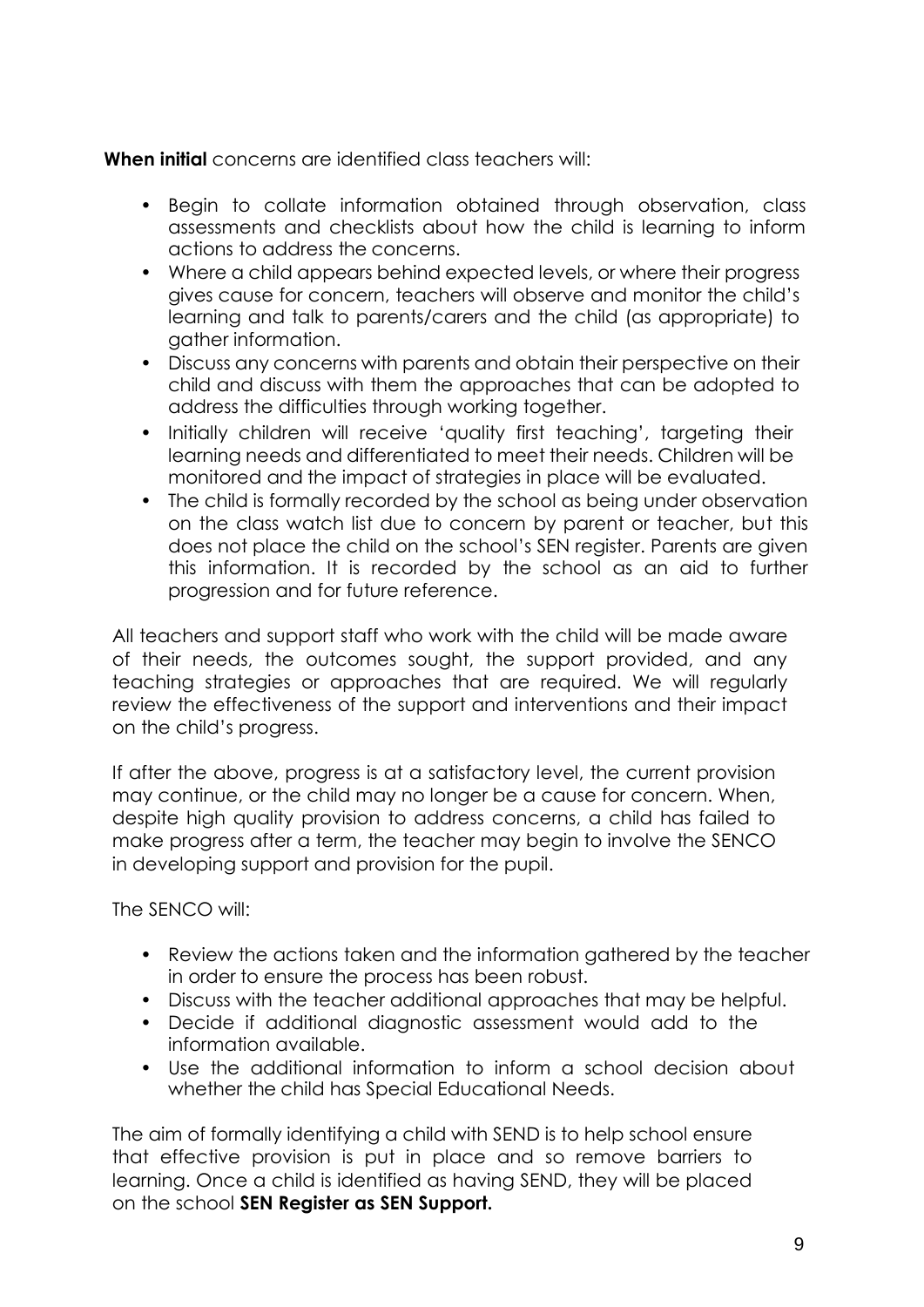# **Special Educational Needs SEN Support**

Children on SEN Support need a SEN Support Plan. Each plan includes:

- Child's own voice
- Strengths and challenges/barriers to learning
- **Targets** (linked with challenges/needs /outcomes sought)
- **Provision** and expected impact
- You can help me- Please do, Please Don't
- Review of targets
- Child's own voice review
- Parent view and check

## **Processes for informing parents when a child is first placed on SEN Register**

- Parents to be informed at a meeting with class teacher and SENCO when their child is placed on the SEN register.
- Parents are then introduced formally to the SENCO and given contact details should they need them as well as information about what it means in relation to their child being placed on the SEN Register.
- Parents to be given detailed information about why their child is on the register, what their child's barrier is to their learning, their target and the support in place for their child in school.
- Parents to be provided with supporting resources to help their child at home as needed.
- Parents given a copy of their child's Support Plan and a review meeting arranged for the following term.
- Parents asked to sign a copy of the Support Plan for school records.

# **Processes for children already on the SEN Register**

- Meetings to take place as part of parent consultation meetings with all parents asked if they would like to meet with the SENCO as well as the class teacher. Due to logistics, if parents request a meeting with the SENCO and class teacher, these meetings may need to be held at a different time to allow all to attend and give sufficient time to discuss needs.
- Parents to be given detailed information about why their child is on the register, what their child's barrier is to their learning, their target and the support in place for their child in school.
- Parents to be provided with supporting resources to help their child at home as needed.
- Parents given a copy of their child's Support Plan and a review meeting arranged for the following term.
- Parents asked to sign a copy of the Support Plan for school records.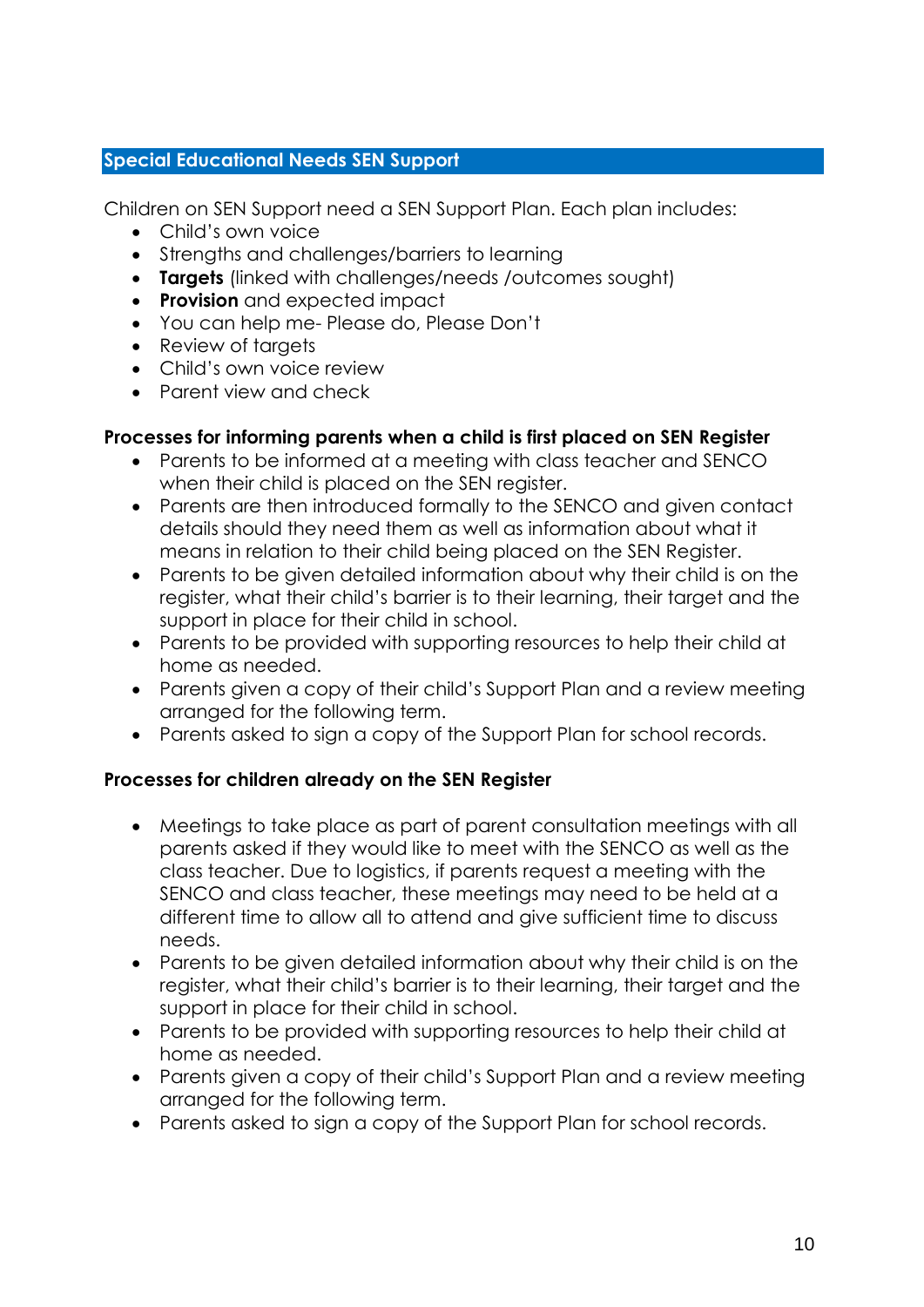### **ALL MEETINGS TO BE HELD BY HALF TERM OF THE AUTUMN TERM**

#### **Review meetings**

- Accurate information passed onto parents at the review meeting about the progress made towards meeting targets and the impact of the support in place.
- New targets shared and discussed alongside the support needed, including any new resources needed for parents at home.
- Open and honest conversations with parents about progress made and academic levels.
- Review date set for Summer term at Spring term review meeting.
- Parents asked to sign a copy of the Support Plan for school records.

### **ALL REVIEW MEETINGS TO BE HELD IN THE FIRST TWO WEEKS OF THE SPRING AND SUMMER TERM.**

#### **Additional Support**

If additional support beyond that available in school is required, children may work with professionals from a range of agencies: a specialist teacher, the Educational Psychologist, Speech and Language Therapist etc. These specialists may work with individuals or groups; carry out assessments; meet with parents; or offer specialist advice to home and school.

Where a child's needs are profound, we will, in consultation with the local authority complete an EHCAR in which the child, parents, school and other professionals working with the child will contribute. Following submission of an EHCAR, the LA undertake a statutory assessment to ascertain if an EHCP is required.

Where a child has medical needs, the school will put in place a care plan to identify any addition provision that will be needed and who will be responsible for ensuring that the child's medical needs are adequately met.

Teachers continue to have responsibility for ensuring that provision and classroom support are delivered in accordance with the agreed plan, and for maintaining dialogue with parents. They do this with the advice and support of the SENCO as necessary.

The SENCO is likely to:

- Meet with class teacher and parent/carers to assist with the assess/plan/do/review process.
- Carry out additional diagnostic assessments or observations.
- Research additional information to support teachers.
- Suggest additional or different provision to secure progress.
- Monitor the impact of additional and different provision, and jointly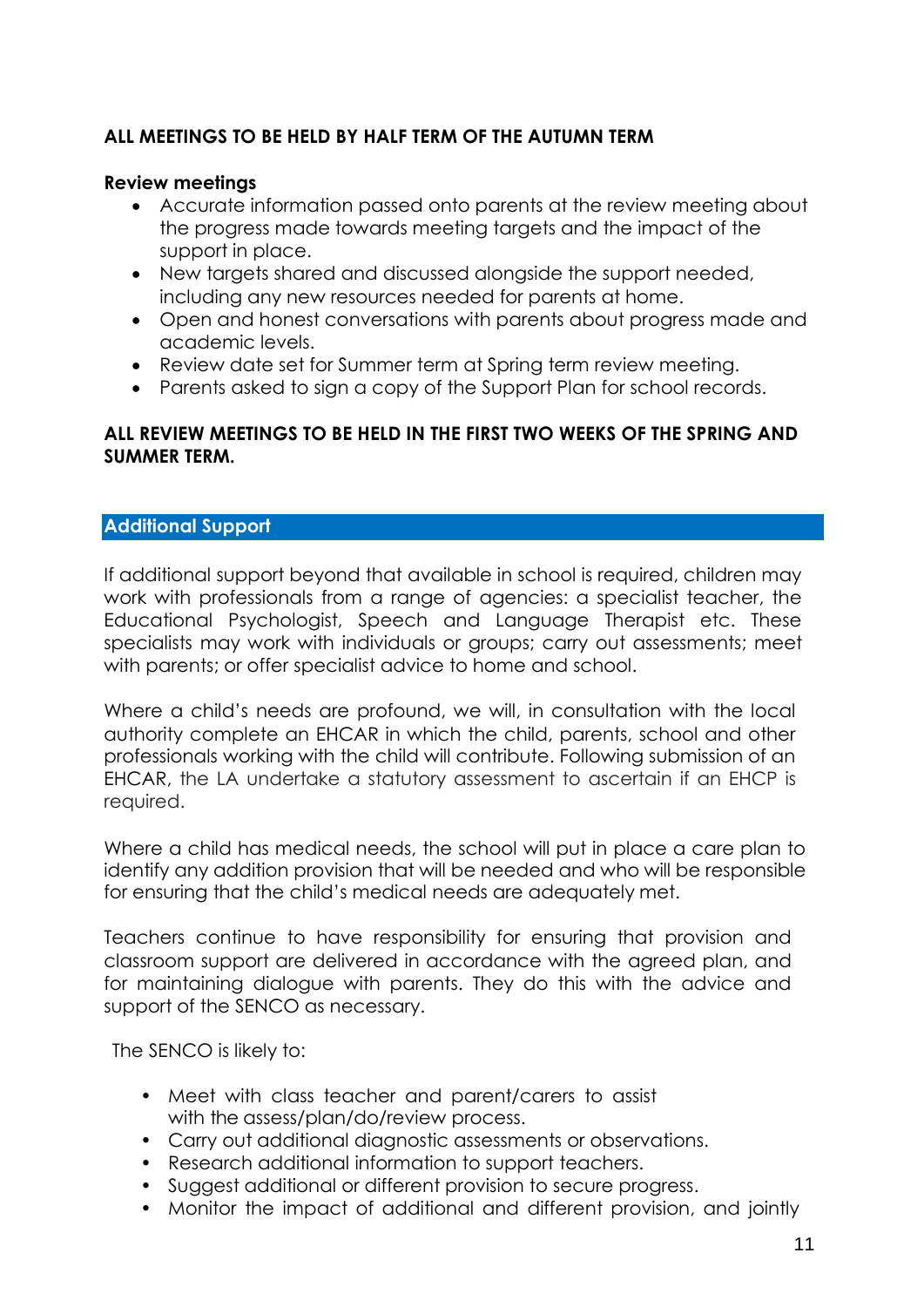review the pupil with the class teacher and parents.

- Plan the next stage of provision, remaining involved in the assess/plan/do/review process for as long as necessary, with increasing amounts of involvement for children with the highest levels of need.
- Refer the child to an appropriate external professional for further advice (in the event of a child continuing to have difficulties).
- Consider recommendations made by external professionals and ensure that class teachers are aware of these, overseeing their implementation.
- To consider each pupil's progress and provision; the level of SENCO involvement would generally increase for pupils with the most complex needs.

#### **Education Health Care Plans**

If a child has lifelong or significant difficulties, they may undergo a Statutory Assessment Process, which is usually requested by the school but can be requested by a parent. This will occur where the complexity of need or a lack of clarity around the needs of the child are such that a multi-agency approach to assessing that need, to planning provision and identifying resources is required. It would usually be expected that the graduated approach had been fully utilised before an application is made.

The decision to make a referral for an Education, Health and Care Plan (EHCP) will be taken at a progress review. The application for an EHCP will combine information from a variety of sources including parents/carers, teachers, SENCO, North Yorkshire Support Services professionals, Social Care and Health professionals.

Information will be gathered relating to the actions taken over time using the graduated response, the current level of provision and the outcomes of targets that were set, and the advice received from external professionals.

A decision about whether statutory assessment will proceed is made by the Local Authority, based on this information. Following Statutory Assessment, a decision is made by the Local Authority about whether to issue an EHC Plan. Parents/carers have the right to appeal against a decision not to initiate a Statutory Assessment or an EHCP, or against aspects of an issued EHCP that do not reflect their wishes.

Once the EHCP has been completed and agreed, it becomes part of the child's formal record and is reviewed at least annually by staff, parents/carers and the pupil. The annual review enables provision for the child to be evaluated and, where appropriate, for changes to be put in place, for example, reducing or increasing levels of support.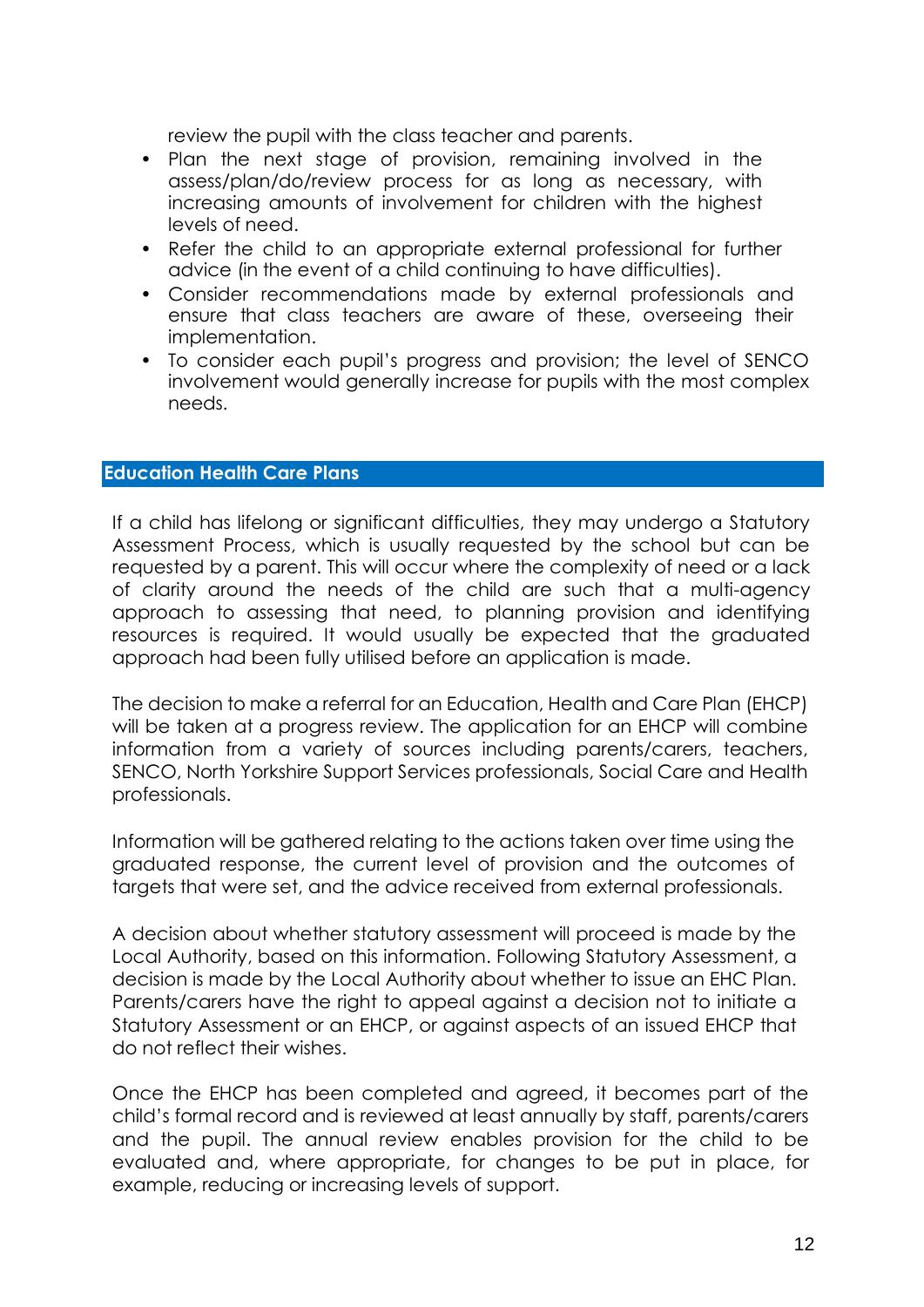#### **Children with an EHCP**

EHCP's contain detailed information about the child's strengths and areas of need and the provision needed to meet those needs. EHCP's are statutory documents and annual reviews take place to monitor progress made towards targets and to review the strategies for support and provision in place.

Alongside the EHCP, the child will have a Special Educational Needs- EHCP Plan which details the child's views, the targets from their EHCP and a Please Do and Don't section.

As with SEN Support children:

- Meetings to take place as part of parent consultation meetings with parents asked if they would like to meet with the SENCO as well as the class teacher. Due to logistics, if parents request a meeting with the SENCO and class teacher, these meetings may need to be held at a different time to allow all to attend and give sufficient time to discuss needs.
- Parents to be provided with supporting resources to help their child at home as needed.
- Parents given a copy of their child's Support Plan and EHCP and a review meeting arranged.
- Parents asked to sign a copy of the EHCP Support Plan for school records.

#### **Partnership with Parents**

We believe that parents are 'experts' on their own children and we aim to work in partnership with them. When a child has Special Educational Needs (SEN), the views and wishes of parents are fully taken into account, and we will involve them and keep them informed through half termly to termly consultations with them. We will often seek additional dialogue with parents and may also use home/school books/emails for some pupils.

#### **Child's View**

We encourage children to talk to us about their experiences at school, and we actively seek the views of children with SEN using child centered approaches, in order to help us plan best how to help them at school.

Children contribute to their SEN Support Plans and learning outcomes are discussed with them, using child friendly language and visual support where appropriate.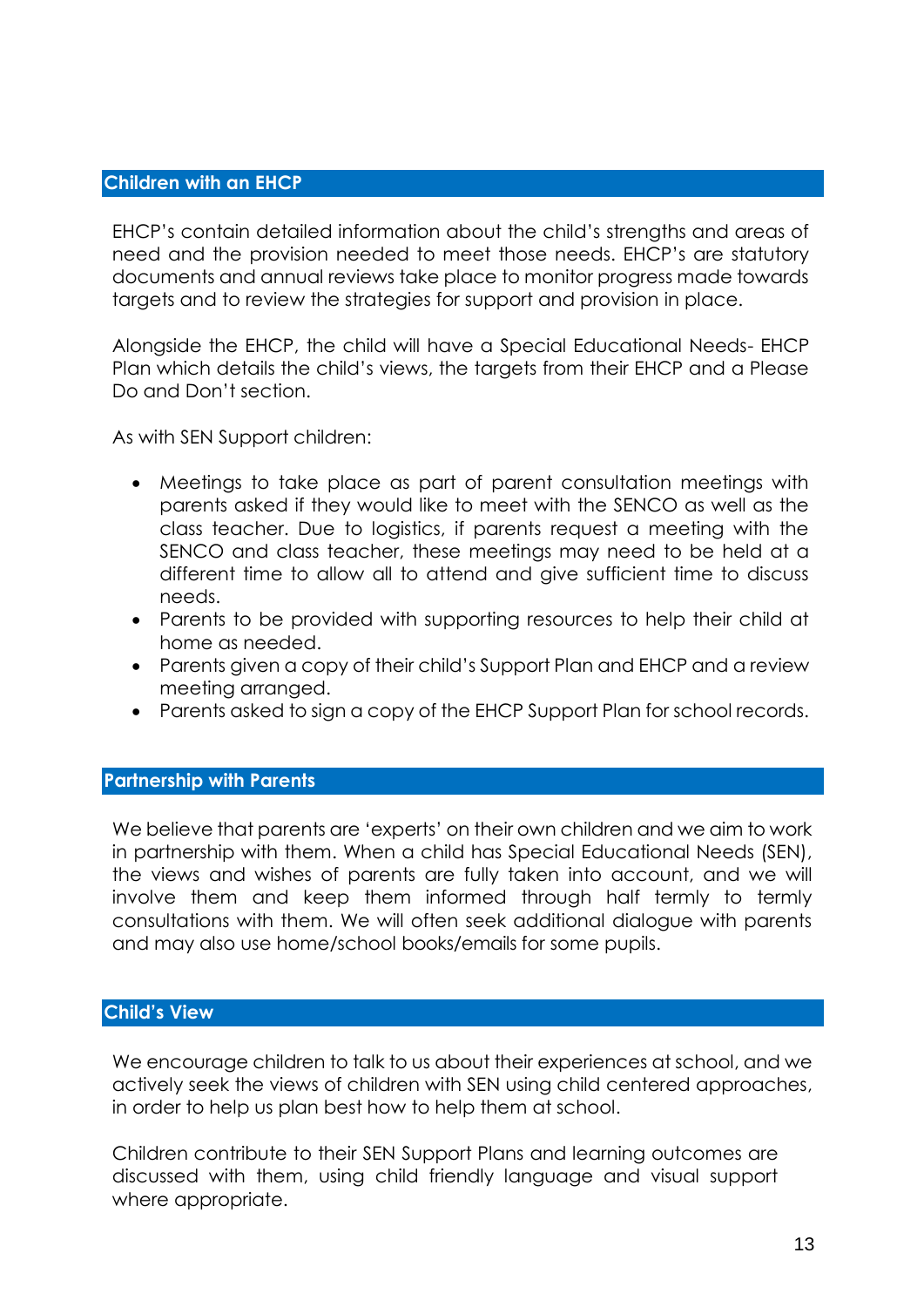## **Partnerships with other agencies**

Other agencies that support us include, but are not confined to:

North Yorkshire Support Services (Education) SEND Hubs:

- SEN team
- Cognition and Interaction C&I Team
- Social, Emotional and Mental Health SEMH Team
- Cognition and Learning C&L Team
- Occupational Therapist (Home Independence)
- Educational Psychology

Integrated Therapy Service (NHS)

- Paediatric Physiotherapists;
- Paediatric Occupational Therapists;
- Paediatric Speech and Language

Therapists. NHS Paediatricians

Child and Mental Health Services (CAMHS)

Where support is for an identified, individual pupil, parental consent will be gained before any support is undertaken.

#### **Safeguarding and child protection**

Some children have an increased risk of abuse, and additional barriers can exist for some children with respect to recognising or disclosing it. We are committed to anti- discriminatory practice and recognise children's diverse circumstances. We ensure that all children have the same protection, regardless of any barriers they may face.

The additional barriers that can exist when recognising abuse and neglect in this group, include:

- Assumptions that indicators of possible abuse such as behaviour, mood and injury relate to the child's disability without further exploration;
- Pupils being more prone to peer group isolation than other pupils;
- The potential for pupils with SEN and disabilities being disproportionally impacted by behaviours such as bullying, without outwardly showing any sians:
- Communication barriers and difficulties in overcoming these barriers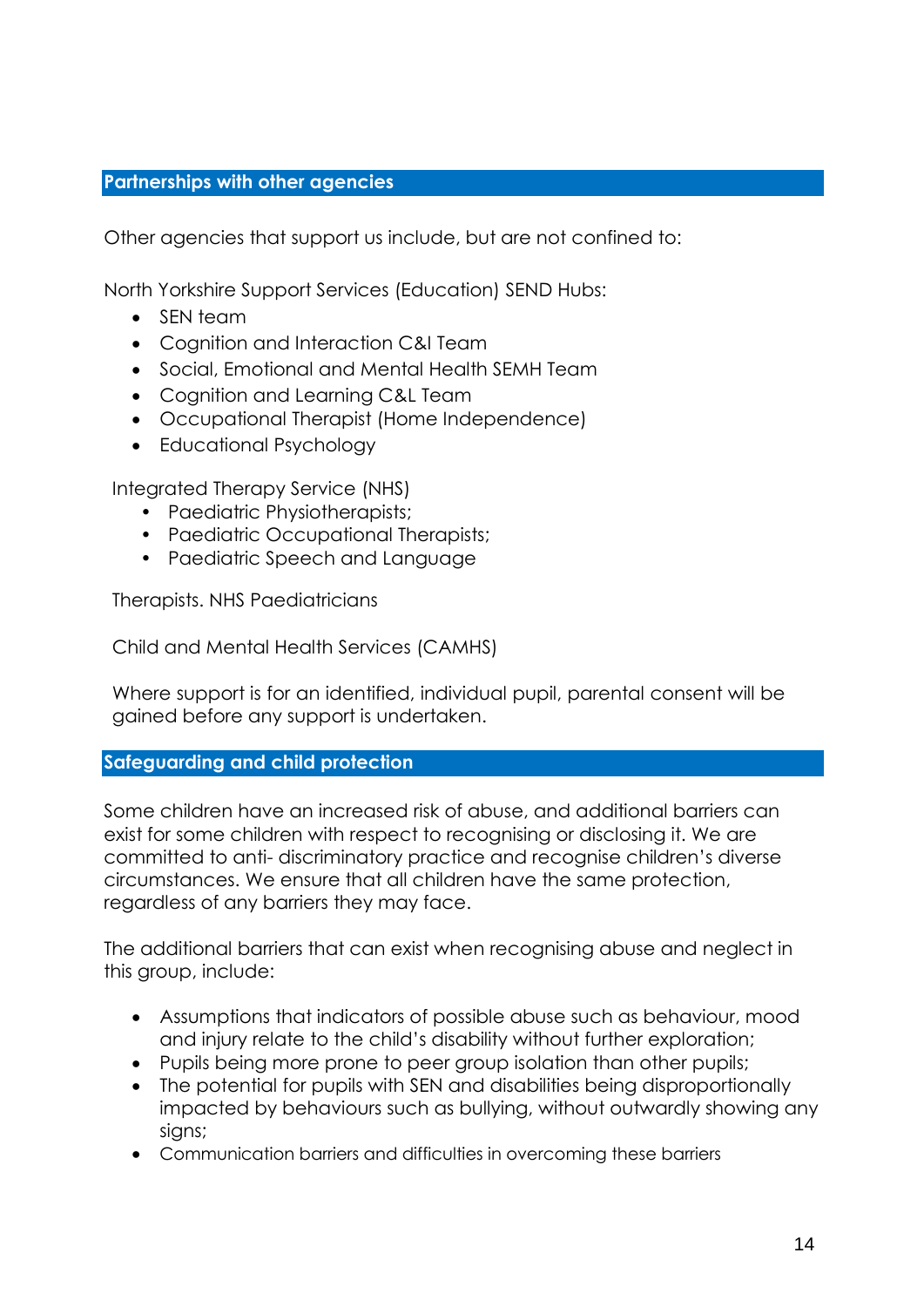Adults who work with children and young people with SEND should be aware of the additional needs children may have that could mean they are more vulnerable to abuse and/or less able to speak out if something isn't right.

The Federation Safeguarding and Child Protection policy and procedures sets out how we will keep children safe. Adults working with children and young people with SEND are aware of the additional vulnerabilities of some children, including children with special educational needs and disabilities (SEND).

### **How Special Educational Needs is funded in our schools**

Funding for SEN follows the nationally directed process, based on:

- The amount allocated for each individual child attending a school (Element 1)
- An amount allocated to the school, based on a nationally applied formula, which is available to support all additional SEN provision at school (Element 2)
- Higher Needs Funding is 'top up' funding (Element 3). This is available for children who meet specific criteria in terms of need and provision requirements. This money is available from a fund held centrally by schools and managed on their behalf through an Annual Audit process arranged by the local Authority.

Our funding for SEN is allocated to maximise the support for pupils with SEN through closely monitored additional and extra provision and support.

It is the responsibility of the Head Teacher, Governors and SENCO to agree how resources are allocated within school.

#### **Evaluating the effectiveness of SEN Provision**

We evaluate the effectiveness of provision for pupils with SEN by:

- Reviewing pupils' individual progress towards their learning outcomes each term
- Reviewing the impact of interventions after 6-8 weeks,
- Using pupil questionnaires,
- Using parental questionnaires and feedback from SEN Support Plans
- Monitoring by the SENCO,
- Holding annual reviews for pupils with EHC Plans.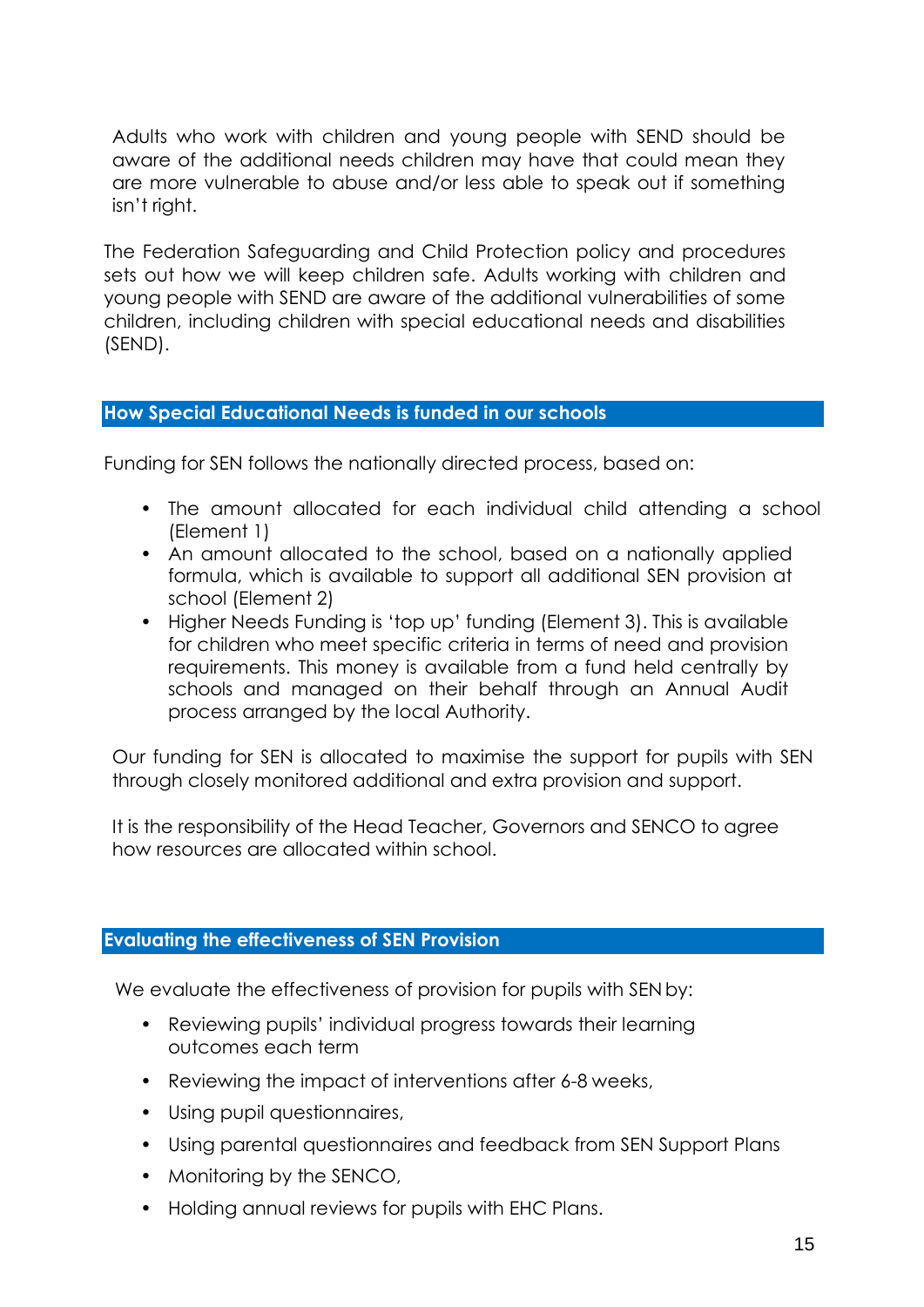#### **Monitoring Arrangements**

Our schools use a combination of lesson observations and learning walks, work scrutiny, pre and post intervention assessments and pupil progress to monitor the effectiveness of the implementation of the SEN Policy.

As part of the overall monitoring process different cohorts are reviewed in terms of the progress they are making, including SEN pupils, and those with disabilities.

#### **Admission Arrangements**

All pupils are welcomed at the **Follifoot Spofforth Federation** and we do not discriminate against pupils on grounds of disability.

The admission arrangement for all pupils is in accordance with national legislation, including the Equality Act 2010. This includes children with any level of SEN; those with EHC plans, those with disabilities and those without. Our Accessibility Plan is reviewed regularly to ensure it is in line with the SEN and Disability Act 2001.

#### **Transition Arrangements**

Children entering school with Special Educational Needs are discussed with their previous school or setting and a school entry plan is arranged, attended by the team of professionals involved, if that is appropriate.

Pupils with SEN leaving our school are discussed with the SENCO of the receiving school in advance, and where needed, an additional programme of transition activities are arranged, tailored to individual needs.

#### **Training**

CPD requirements in relation to SEN are reviewed through an audit of training received. This is linked to identified needs in relation to the School Improvement Plan and informs the SEN Action Plan.

#### **Complaints about SEN provision**

Through consultation with everyone involved, we hope that reasons for complaint will seldom occur. However, should anyone have cause for complaint, it should be brought to the attention of the SENCO as soon as possible. In instances where the SENCO is not available, it should be brought to the attention of the head teacher.

Complaints will be dealt with according to the school's complaint procedures.